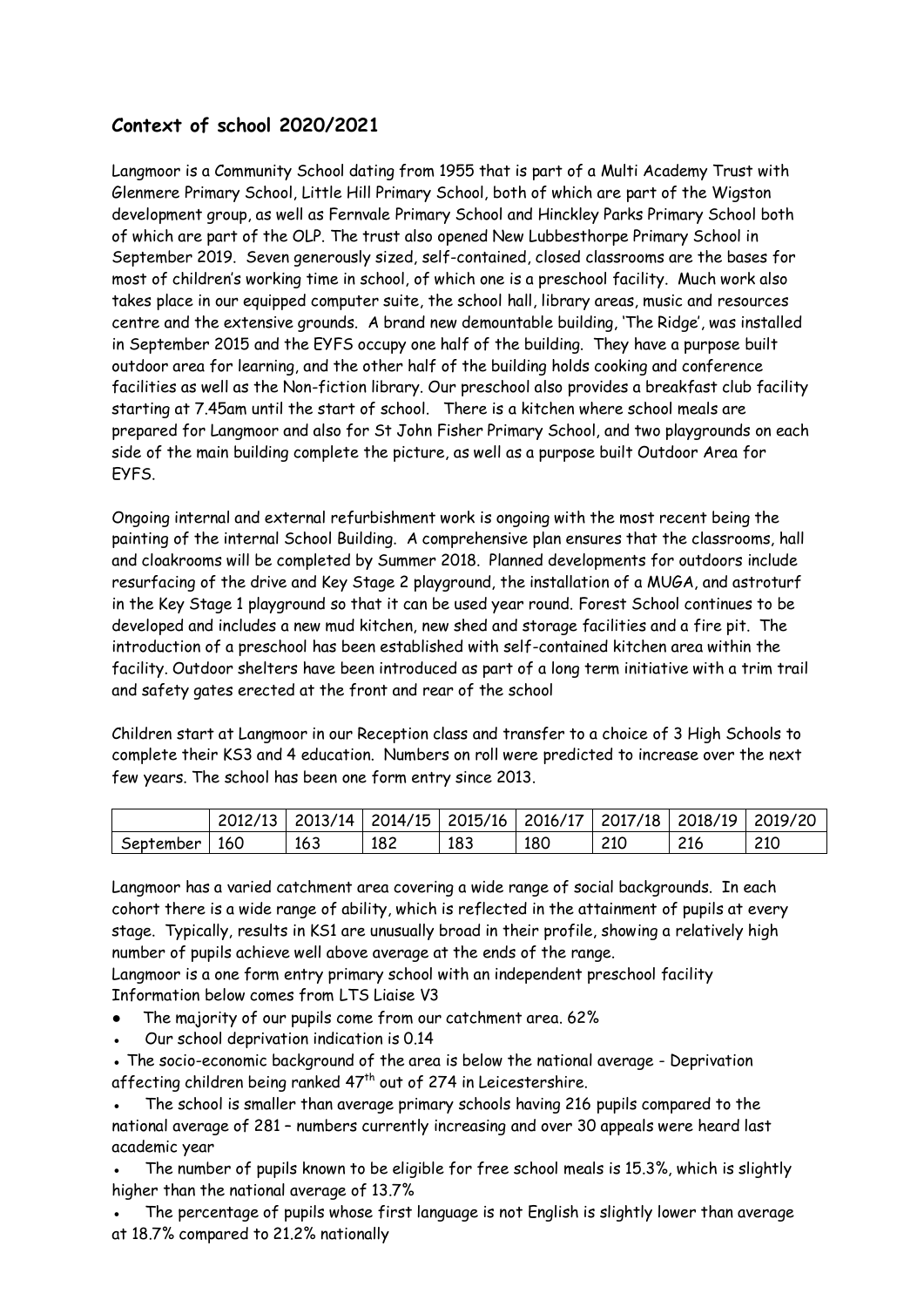The percentage of children identified as having SEND support needs, is 7.4% which is below the national average of 12.2%

The percentage of pupils identified as having statements or EHCP's is 0.9% which is slightly below the national average of 1.3%

The school has a deprivation score of 0.14 with the national average being 0.21

The percentage of pupils from minority ethnic groups is 47.6% compared to 33.1% nationally.

• Attendance - The overall attendance figures for the school remains at 96.5%. Less parents are requesting holidays in term time, but request extended holidays to China, India and Pakistan.

Outstanding behaviour of pupils who are very enthusiastic about learning which is commented on by visitors (class observations, comments, SIP advisors, Ofsted report 2010-11.)

Our school has been placed as a Category 1 school with the gradings going from 1-5, 1 being the highest.

Our priorities are to raise standards in reading, writing and numeracy, to ensure progress in maintained from EYFS to KS1 and then KS1 to KS2, to plan and deliver engaging lessons which improve knowledge and close any gaps.

#### Pupil Premium:

Pupil premium was introduced in April 2011. In 2011-12 schools were allocated pupil premium funding for children from low income families who were eligible for free school meals or had been looked after continuously for more than 6 months. In 2012 – 13 schools have been allocated a total of £1.25 billion funding for children from low income families who are eligible for free school meals, looked after children and those from families with parents in the Armed Forces.

The level of pupil premium set for 2011-12 was £488 per pupil. This increased to £600 per pupil for 2012-13.

Eligibility for pupil premium has also been extended to pupils who have been eligible for free school meals at any point in the last 6 years (known as the Ever6 Free school meals measure)

For the academic year 2014-2015 the school has allocated £600 for pupil premium. This has been spent on Quality First Teaching for Literacy, additional hours to support children in class, residential trips, school milk scheme, swimming, a counselling service, mentoring, meaningful movement and sports clubs both during and after school.

Children who are entitled to Free School Meals either currently or in the past attract additional funding to the school- in 2016-2017 this is set at approximately £1320 per pupil, £1900 for Looked after children and £935 for Ever6 children. At Langmoor we keep detailed records as to how this money is spent to support these and other pupils. These can be viewed on request. Apart from support with the cost of clubs, trips and residential trips we also target resources to directly impact upon the academic progress of pupils.

Objectives of Pupil Premium Expenditure.

Our key objective is using the pupil premium grant is to narrow the gap between pupil groups. As a school we have a good track record of ensuring that pupils make good progress. Historically levels of attainment are lower for FSM children nationally. This is not the case in all of our year groups.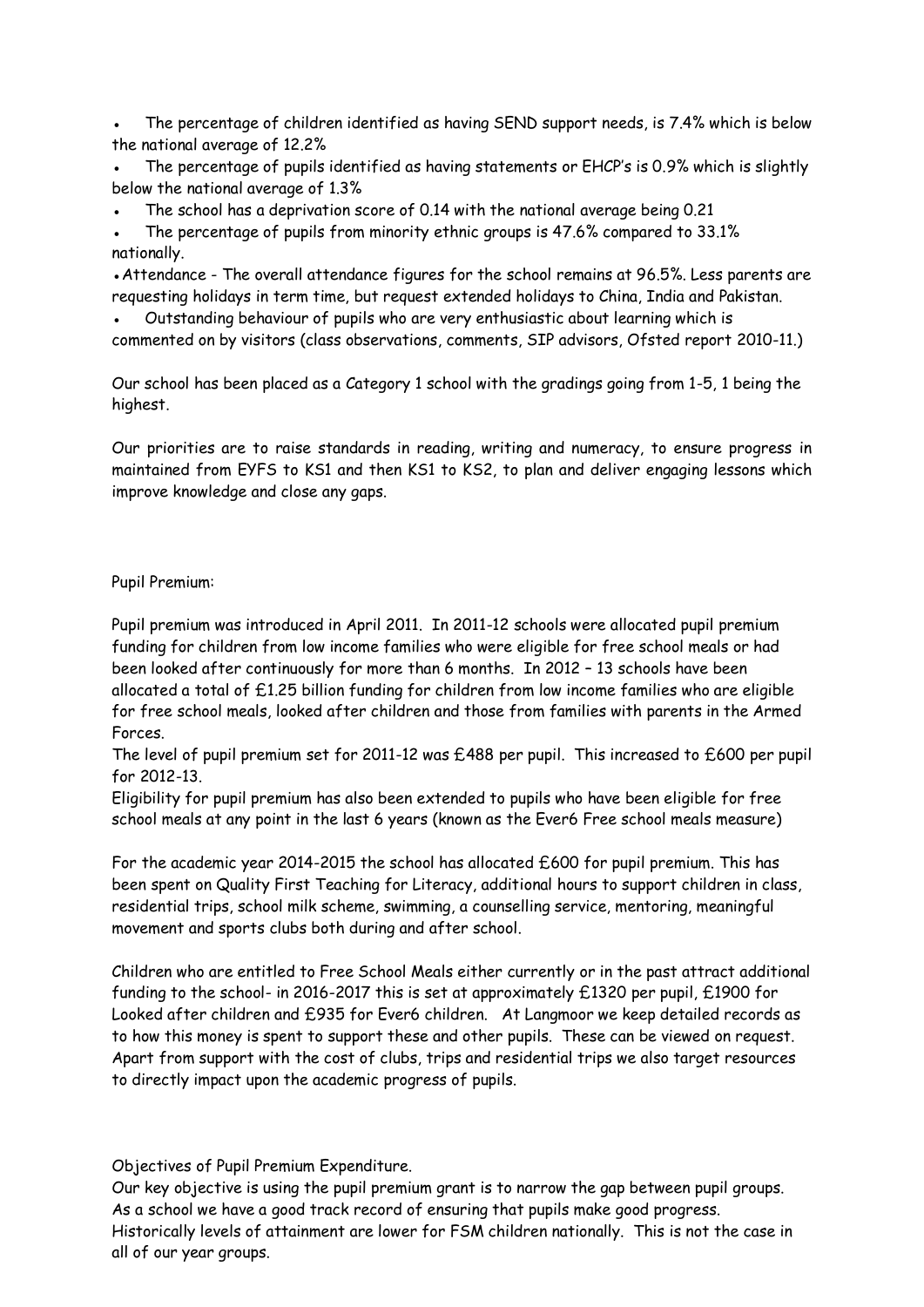Through targeted interventions we are working to eliminate barriers to learning and progress.

Pupil Premium Expenditure

In the school year 2019-2020 the allocation for Pupil premium was £63360 with a balance from 2018-19 of £19880. We also had £1700 for LAC. This meant a total of £84940 was available. The pupil premium was spent in the following way:

- Teaching interventions a second teacher in two classes to support learning = £29835
- Teaching assistants/learning support assistants supporting children in all classes = £40567(full year)
- Specialist Teaching Service = £3200
- Counselling = £500
- Sports Clubs to support new life experiences = £500
- Music/books/equipment = £3000
- Support towards paying for school milk = £1995
- After school Club fees/Breakfast club fees = £500
- Resources to support learning across the school =  $£1500$

We have also been able to use Pupil Premium allocation to support parents with providing school uniform and to support children to attend the Year 4 and 5 residential.

| בשטן וויששטרו           |        |                                       | $10121$ $11301011$                            |                                  |                                       | 00010177                |                |               |                         |                         |                                       |
|-------------------------|--------|---------------------------------------|-----------------------------------------------|----------------------------------|---------------------------------------|-------------------------|----------------|---------------|-------------------------|-------------------------|---------------------------------------|
|                         |        |                                       | Key stage 1 reading attainment by pupil group |                                  |                                       |                         |                |               |                         |                         |                                       |
| Breakdown               | Cohort | At least expected standard in reading |                                               |                                  | Below expected standard in reading    |                         |                |               |                         |                         |                                       |
|                         |        | Achieved the expected standard ?      |                                               | Achieved<br>greater<br>$depth$ ? |                                       | Below pre-key stage 1 ? |                | Foundations ? |                         | Working<br>towards<br>? |                                       |
|                         |        | Sch %                                 | Nat ben ?                                     | Sch<br>%                         | Nat<br>ben<br>$\overline{\mathbf{r}}$ | Sch %                   | Nat ben?       | Sch<br>%      | Nat ben<br>$\mathbf{?}$ | Sch<br>%                | Nat<br>ben<br>$\overline{\mathbf{r}}$ |
| All pupils              | 30     | 80                                    | 76                                            | 40                               | 25                                    | $\mathbf 0$             | $\overline{2}$ | $\mathbf{0}$  | 4                       | 20                      | 17                                    |
| Disadvantaged ?         | 6      | 50                                    | 79                                            | $\Omega$                         | 28                                    | $\Omega$                | $\overline{2}$ | $\mathbf 0$   | 3                       | 50                      | 15                                    |
| Other ?                 | 24     | 88                                    | 79                                            | 50                               | 28                                    | $\Omega$                | $\overline{2}$ | $\mathbf 0$   | 3                       | 13                      | 15                                    |
| Ever 6 FSM ?            | 6      | 50                                    | 79                                            | $\Omega$                         | 28                                    | $\mathbf 0$             | $\overline{2}$ | $\mathbf 0$   | 4                       | 50                      | 16                                    |
| Children looked after ? | 0      | N/A                                   | 76                                            | N/A                              | 25                                    | N/A                     | 2              | N/A           | 4                       | N/A                     | 17                                    |

### Evidence of Impact

## Reading KS1 – 2019 ( NO results for 2020 – Covid 19)

### Writing KS1 - 2019 ( NO results for 2020 – Covid 19)

|                   | Key stage 1 writing attainment by pupil group |                                       |           |                      |            |                                    |         |                      |            |                                    |            |
|-------------------|-----------------------------------------------|---------------------------------------|-----------|----------------------|------------|------------------------------------|---------|----------------------|------------|------------------------------------|------------|
| <b>Breakdown</b>  | Cohort                                        | At least expected standard in writing |           |                      |            | Below expected standard in writing |         |                      |            |                                    |            |
|                   |                                               | Achieved the expected standard ?      |           | greater<br>$depth$ ? | Achieved   | Below pre-key stage 1 ?            |         | <b>Foundations</b> ? |            | Working<br>towards<br>$\mathbf{?}$ |            |
|                   |                                               | Sch %                                 | Nat ben ? | Sch<br>%             | Nat<br>ben | Sch %                              | Nat ben | Sch<br>%             | Nat<br>ben | Sch<br>%                           | Nat<br>ben |
| <b>All pupils</b> | 30                                            | 80                                    | 68        | 40                   | 16         | 0                                  |         | 0                    | 5          | 20                                 | 24         |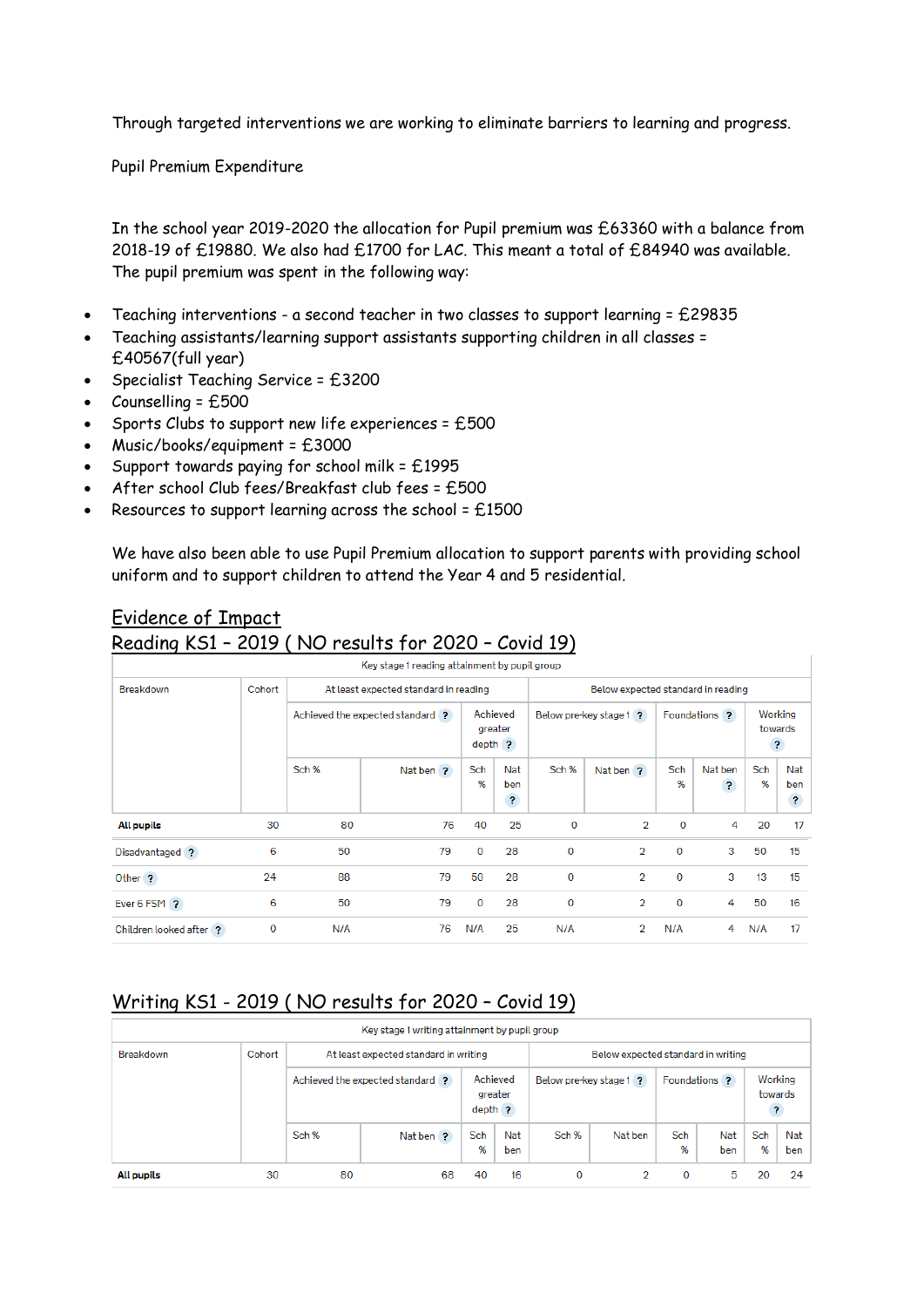| Disadvantaged ?         | -6           | 50  |    | 72 0 18   | $0 \qquad \qquad 2 \qquad \qquad 0$ |       |             | 4 50     | 22 |
|-------------------------|--------------|-----|----|-----------|-------------------------------------|-------|-------------|----------|----|
| Other ?                 | 24           | 88  | 72 | 50 18     | $\bullet$ 0 $\bullet$               |       | 2 0 4 13 22 |          |    |
| Ever 6 FSM ?            | 6            | 50  |    | 72 0 18   | $0 \qquad \qquad 2 \qquad \qquad 0$ |       |             | 4 50     | 22 |
| Children looked after ? | $\mathbf{O}$ | N/A |    | 68 N/A 16 | N/A                                 | 2 N/A |             | 5 N/A 24 |    |

# Maths KS1 - 2019 (NO results for 2020 - Covid 19)

|                            |        |       | Key stage 1 maths attainment by pupil group |          |                                                      |             |                                  |             |                                    |          |                              |  |
|----------------------------|--------|-------|---------------------------------------------|----------|------------------------------------------------------|-------------|----------------------------------|-------------|------------------------------------|----------|------------------------------|--|
| Breakdown                  | Cohort |       | At least expected standard in maths         |          |                                                      |             | Below expected standard in maths |             |                                    |          |                              |  |
|                            |        |       | Achieved the expected standard ?            |          | Achieved<br>greater depth<br>$\overline{\mathbf{r}}$ |             | Below pre-key stage 1 ?          |             | Foundations ?                      |          | Working<br>towards ?         |  |
|                            |        | Sch % | Nat ben ?                                   | Sch<br>% | <b>Nat</b><br>ben<br>$\overline{\mathbf{r}}$         | Sch %       | Nat ben ?                        | Sch<br>%    | Nat ben<br>$\overline{\mathbf{?}}$ | Sch<br>% | Nat<br>ben<br>$\overline{?}$ |  |
| <b>All pupils</b>          | 30     | 83    | 75                                          | 30       | 21                                                   | $\Omega$    | $\overline{2}$                   | $\Omega$    | 4                                  | 17       | 19                           |  |
| Disadvantaged ?            | 6      | 50    | 79                                          | 17       | 23                                                   | $\mathbf 0$ | $\overline{2}$                   | $\mathbf 0$ | 3                                  | 50       | 16                           |  |
| Other ?                    | 24     | 92    | 79                                          | 33       | 23                                                   | $\mathbf 0$ | $\overline{2}$                   | $\mathbf 0$ | 3                                  | 8        | 16                           |  |
| Ever 6 FSM ?               | 6      | 50    | 79                                          | 17       | 23                                                   | 0           | $\overline{2}$                   | $\mathbf 0$ | 3                                  | 50       | 16                           |  |
| Children looked<br>after ? | 0      | N/A   | 75                                          | N/A      | 21                                                   | N/A         | $\overline{2}$                   | N/A         | 4                                  | N/A      | 18                           |  |

### End of Year results 2019 – 2020

Pupil premium compared to not pupil premium children.

| Year      | NOR/%  | Reading           | Writing           | Maths             |  |
|-----------|--------|-------------------|-------------------|-------------------|--|
|           |        | % at or above ARE | % at or above ARE | % at or above ARE |  |
|           |        |                   |                   |                   |  |
| Overall   | 30     | 76%               | 76%               | 83%               |  |
| <b>PP</b> | 5/17%  | 60%               | 60%               | 60%               |  |
| Non PP    | 25/83% | 80%               | 80%               | 88%               |  |

| Year      | NOR/%  | Reading           | Writing           | Maths             |
|-----------|--------|-------------------|-------------------|-------------------|
|           |        | % at or above ARE | % at or above ARE | % at or above ARE |
| Overall   | 30     | 70%               | 66%               | 73%               |
| <b>PP</b> | 2/7%   | 50%               | 50%               | 50%               |
| Non PP    | 28/93% | 71%               | 68%               | 75%               |

| Year    | NOR/%  | Reading           | Writing           | Maths             |
|---------|--------|-------------------|-------------------|-------------------|
|         |        | % at or above ARE | % at or above ARE | % at or above ARE |
| Overall | 30     | 63%               | 87%               | 83%               |
| PP      | 3/10%  | 100%              | 100%              | 100%              |
| Non PP  | 27/90% | 85%               | 85%               | 81%               |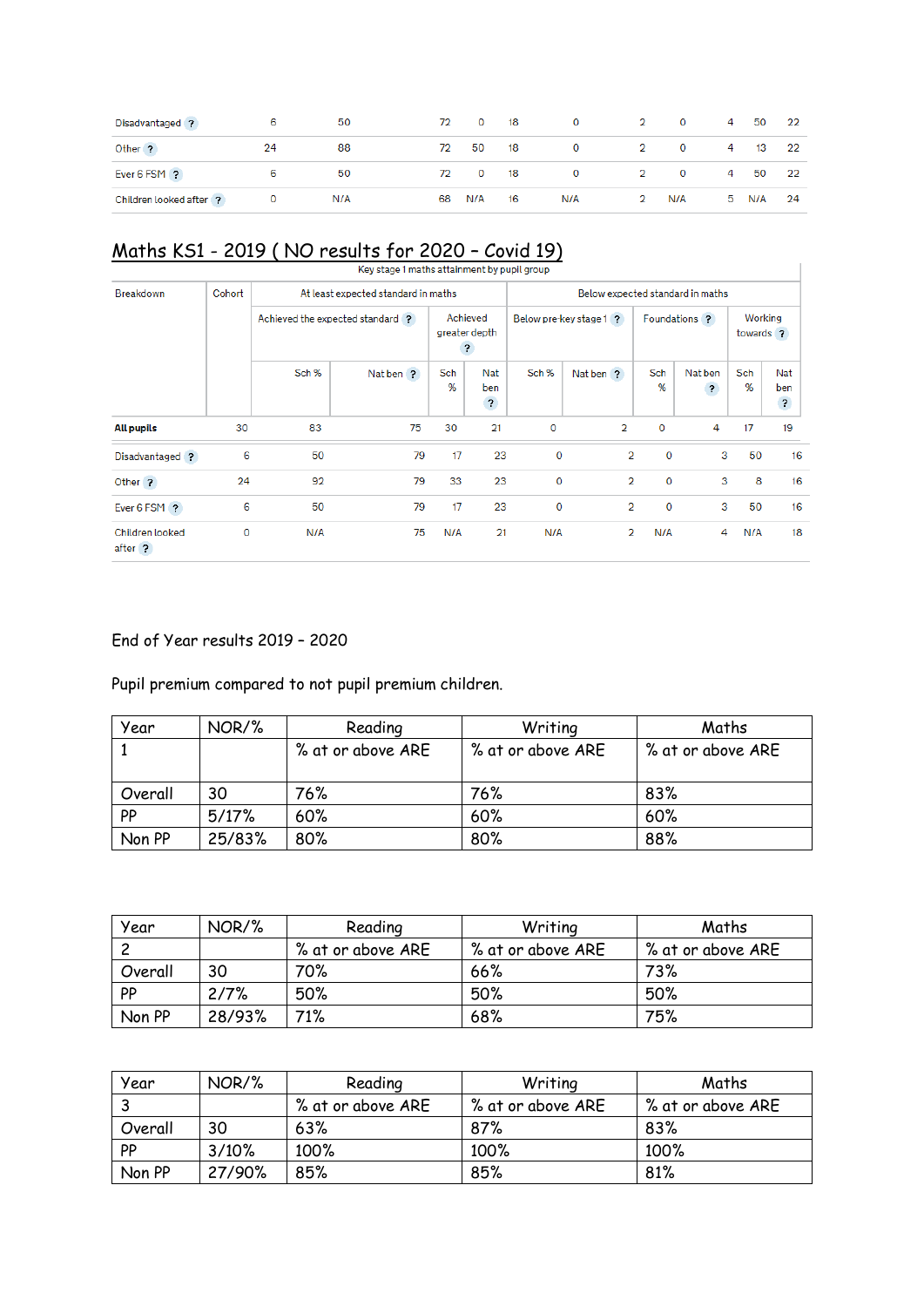| Year    | NOR/%  | Reading           | Writing           | Maths             |
|---------|--------|-------------------|-------------------|-------------------|
|         |        | % at or above ARE | % at or above ARE | % at or above ARE |
| Overall | 31     | 84%               | 84%               | 87%               |
| PP      | 7/23%  | 57%               | 43%               | 71%               |
| Non PP  | 24/77% | 92%               | 88%               | 96%               |

| Year    | NOR/%  | Reading           | Writina           | Maths             |
|---------|--------|-------------------|-------------------|-------------------|
| 5       |        | % at or above ARE | % at or above ARE | % at or above ARE |
| Overall | 28     | 78%               | 68%               | 79%               |
| PP      | 7/25%  | 57%               | 57%               | 57%               |
| Non PP  | 21/75% | 90%               | 71%               | 81%               |

| Year      | NOR/%  | Reading           | Writing           | Maths             |
|-----------|--------|-------------------|-------------------|-------------------|
|           |        | % at or above ARE | % at or above ARE | % at or above ARE |
| Overall   | 30     | 87%               | 87%               | 87%               |
| <b>PP</b> | 3/10%  | 100%              | 100%              | 66%               |
| Non PP    | 27/90% | 87%               | 83%               | 87%               |

Many of our PPM children are also doubly disadvantaged by being on the SEND register. This is particularly evident in Year 5 as there are 2 children with EHCP's and another with a diagnosis of ASD. Some cohorts have small numbers of PPM children which means that no trends can be established across the school. In Year 6 and Year 3 PPM children do better than their peers, but in Years 1, 2, 4 and 5 they do less well. This is mainly due to their SEND need.

## **Implications for Pupil Premium spending 2019-2020**

We have identified some key principles (outlined below) which we believe will maximise the impact of our pupil premium spending.

### **Key Principles**

*Building Belief -* We will provide a culture where: staff believe in ALL children there are "no excuses" made for underperformance staff adopt a "solution-focused" approach to overcoming barriers

staff support children to develop "growth" mindsets towards learning

*Analysing Data -* We will ensure that:

All staff are involved in the analysis of data so that they are fully aware of strengths and weaknesses across the school

*Identification of Pupils -* We will ensure that:

ALL teaching staff are involved in analysis of data and identification of pupils ALL staff are aware of who pupil premium and vulnerable children are

ALL pupil premium children benefit from the funding, not just those who are underperforming

Underachievement at all levels is targeted (not just lower attaining pupils)

Children's individual needs are considered carefully so that we provide support for those children who could be doing "even better if….."